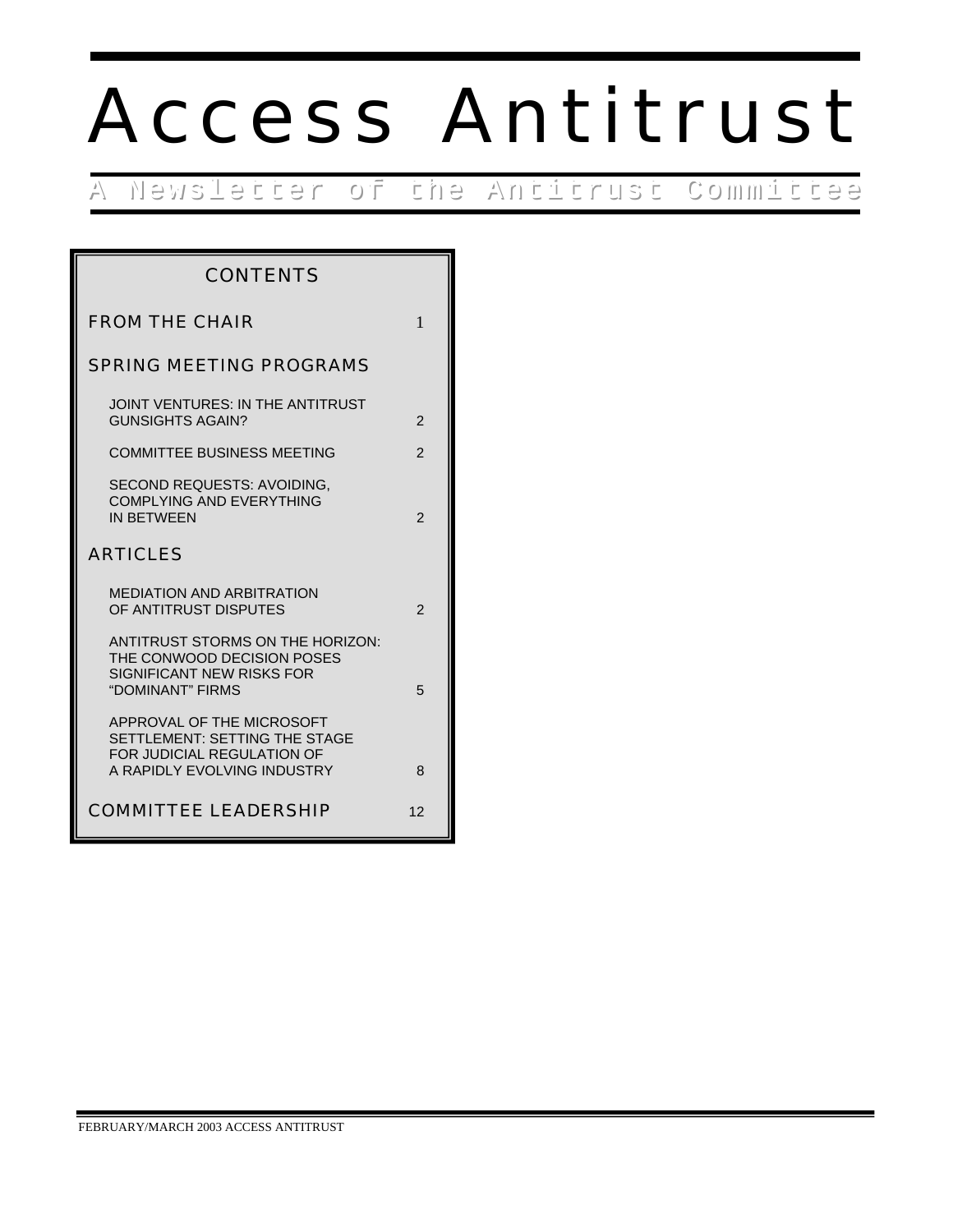# MEDIATION AND ARBITRATION OF ANTITRUST DISPUTES

## By Keith L. Seat, Mediator (www.keithseat.com)

Use of alternative dispute resolution ("ADR") is steadily increasing, as both clients and counsel gain experience with its benefits and dissatisfaction mounts with the wastefulness and burdens of litigation. But is ADR suitable for complex business issues, and for antitrust disputes in particular? The answer is generally yes, with a few qualifications depending on the type of ADR.

Mediation and arbitration are the two predominant forms of ADR, with numerous other alternatives largely based on those foundations. While mediation and arbitration are often considered together (and are frequently confused even by sophisticated counsel), as detailed below, they have significant distinctions and are best suited to different circumstances. The processes, however, are not exclusive. Parties may first attempt to find an optimal resolution through mediation, and then fall back on an arbitration agreement to ensure that they will not have to litigate. These basic dynamics apply with equal force to antitrust disputes as to other complex commercial matters.

#### **Mediation Offers Many Benefits in Resolving Antitrust Disputes**

Mediation is a form of alternative dispute resolution in which a trained neutral facilitator helps the parties reach a voluntary, mutually agreeable resolution to a dispute. As a voluntary process, a mediator is involved and obtains information about the dispute only with the consent of the parties.

The mediator is not a decision-maker and does not hear evidence in order to render a decision, as would a judge or arbitrator. Instead, the mediator focuses on the business interests and concerns of each side and helps the disputants see where their interests converge and where they can find common ground. There is no binding agreement until the parties reach an outcome that is satisfactory to them, which ensures that the parties can live with the result.

Many antitrust disputes can be resolved through mediation to reach preferable outcomes for all parties. Antitrust claims or counterclaims are often surrogates for concerns about the course a business relationship has taken. Restoration of the relationship is generally not possible through litigation, or even through last minute settlement efforts, where tense negotiations on the eve of trial tend to focus on how to cut the baby in half. Mediation seeks to avoid zerosum games – where any gain by one party is a loss to the other – by helping the parties examine alternatives and re-frame issues in ways that allow a satisfactory outcome for all. Even when it cannot resolve every aspect of a dispute, mediation often narrows the issues sufficiently to make it well worth the effort invested.

The primary benefits of mediation are often thought to be savings of time and money, which are considerable, but other benefits can be even more significant, including:

*Parties Control Outcome.* Antitrust disputes may represent a critical point in the life of a business, e.g., exposure to the potential of crippling treble damages or defining permissible ways of competing. Mediation leaves the parties in control of their destiny, rather than placing pivotal decisions in the hands of judges or other third party decision-makers. With mediation there is never fear of a "bad" decision by a third party. If a satisfactory outcome cannot be achieved for both (or all) sides through mediation, the parties are in the same position with the same options as they were before mediation.

*Preserves Confidentiality.* Antitrust disputes often involve sensitive business matters that parties desire to keep out of the public record and away from inquisitive reporters and investigators. Generally, mediation is confidential and information disclosed is not revealed to outsiders, or to the other party, if requested. Thus, each side can reveal confidential strategies and goals that will not be shared with the other parties, permitting the mediator to determine if there are overlapping outcomes or compromises possible that the parties could not ascertain in the absence of a trusted third party.

*Restores or Maintains Relationships.*  Mediation can help parties sort out their underlying problems in a way that permits them to do business together in the future. This can be critical in antitrust disputes between companies that have depended on each other in the marketplace, where litigation "wins"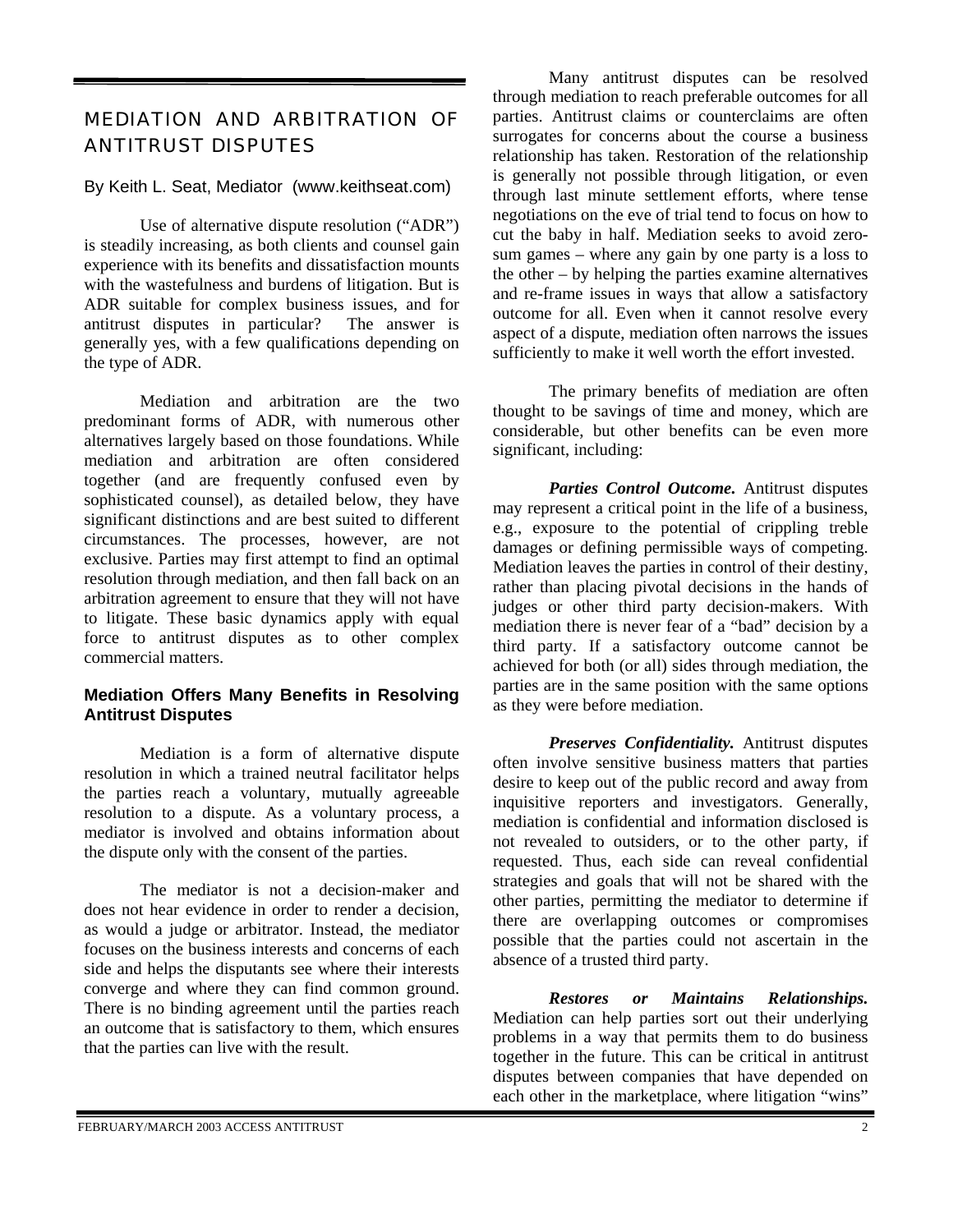are unlikely to restore business relations. The mediator can help defuse animosity or frustrations that may have built up during unsuccessful negotiations between the parties, and avoid the hostility that can result from litigation (or even arbitration). Moreover, resolving disputes to restore relationships may allow damages to be addressed more successfully through ongoing business arrangements that can allocate profits or provide significant benefits to the party harmed without necessarily imposing out-of-pocket costs on the other party.

*Superior Outcome Likely.* The biggest benefit of mediation is the likelihood of a better outcome than other means of resolving disputes. Mediation works to find solutions that satisfy the legitimate interests of the parties to the greatest extent possible, rather than choosing a winner and a loser based on the positions presented, as other processes do. The mediator works with the parties to help them focus on and advance their critical interests, which are often different from or only loosely related to the initial claims. The issues are often stated in monetary terms, but even in business disputes the parties' deeper interests often lie in being treated properly in a business relationship or maintaining an ongoing business interest.

Mediation is not a panacea, but its potential benefits make it desirable to consider seriously in every antitrust dispute.<sup>1</sup> Mediation is real work, and depends on the good faith and real commitment to the process by the parties. Some conflicts are simply not suitable for resolution through mediation, or may only be resolved in part. For example, mediation may not be successful where one party has every incentive to delay or "wins" simply through a war of attrition that imposes high litigation costs. But, the large majority of antitrust cases, however, are good candidates for successful mediation if the parties are willing, and often worth it even if a court compels mediation. When mediation is not successful or leaves issues unresolved, arbitration can be a useful backstop to ensure that litigation is not required.

# **Benefits of Arbitration in Resolving Antitrust Disputes**

Arbitration is a form of ADR in which one or more neutral third parties (arbitrators) hears evidence and renders a decision, in a role comparable to a judge. Because the arbitrators make the decision, arbitration is much more formal than mediation, with defined processes for accepting evidence and rendering a decision, and strict limits on *ex parte* contact by the parties.

Parties in a business arrangement can agree when forming or updating their relationship that antitrust and other disputes will be resolved through arbitration, and choose whether the arbitration decision will be binding or subject to appeal[.2](#page-2-1)  Contractual provisions to arbitrate do not preclude parties from voluntarily proceeding with mediation first, and then using arbitration to resolve any disputes that remain after mediation.

As detailed below, arbitration shares several benefits with mediation: choosing the third-party decision maker, preserving confidentiality, avoiding unfavorable fora, and minimizing the burdens of litigation. Arbitration has a big advantage over mediation, because it ensures a resolution to the dispute. The resolution, however, generally lacks the innovative solutions possible with mediation, and the parties lose control over their dispute.

*Ensures Decision Will Be Made.* Arbitration addresses a key shortcoming of mediation by providing certainty that a decision – one way or the other – will be made. This is a critical factor that still allows parties to avoid litigation if mediation has not succeeded (or the parties have not chosen to pursue it). The parties may well recognize the value of an expeditious decision of antitrust disputes to avoid the ongoing distraction of key business people, excessive legal fees, and debilitating uncertainty, which can

 $\overline{a}$ 

 $\overline{a}$ 

<span id="page-2-0"></span>While the focus is on private antitrust disputes, consideration is under way within the federal agencies about whether or how to bring more mediation into the Department of Justice's Antitrust Division and the Federal Trade Commission's Bureau of Competition.

<span id="page-2-1"></span><sup>2</sup> Exceptions may apply to protect weaker parties from contracts of adhesion or as a result of particular statutory provisions, such as the Bono Arbitration Bill which was enacted in November 2002 and provides that agreements to arbitrate between auto dealers and their franchisees are only enforceable if executed after a dispute arises (Sec. 11028, H.R. 2215, the 21st Century Department of Justice Appropriations Authorization Act (Nov. 2, 2002)).